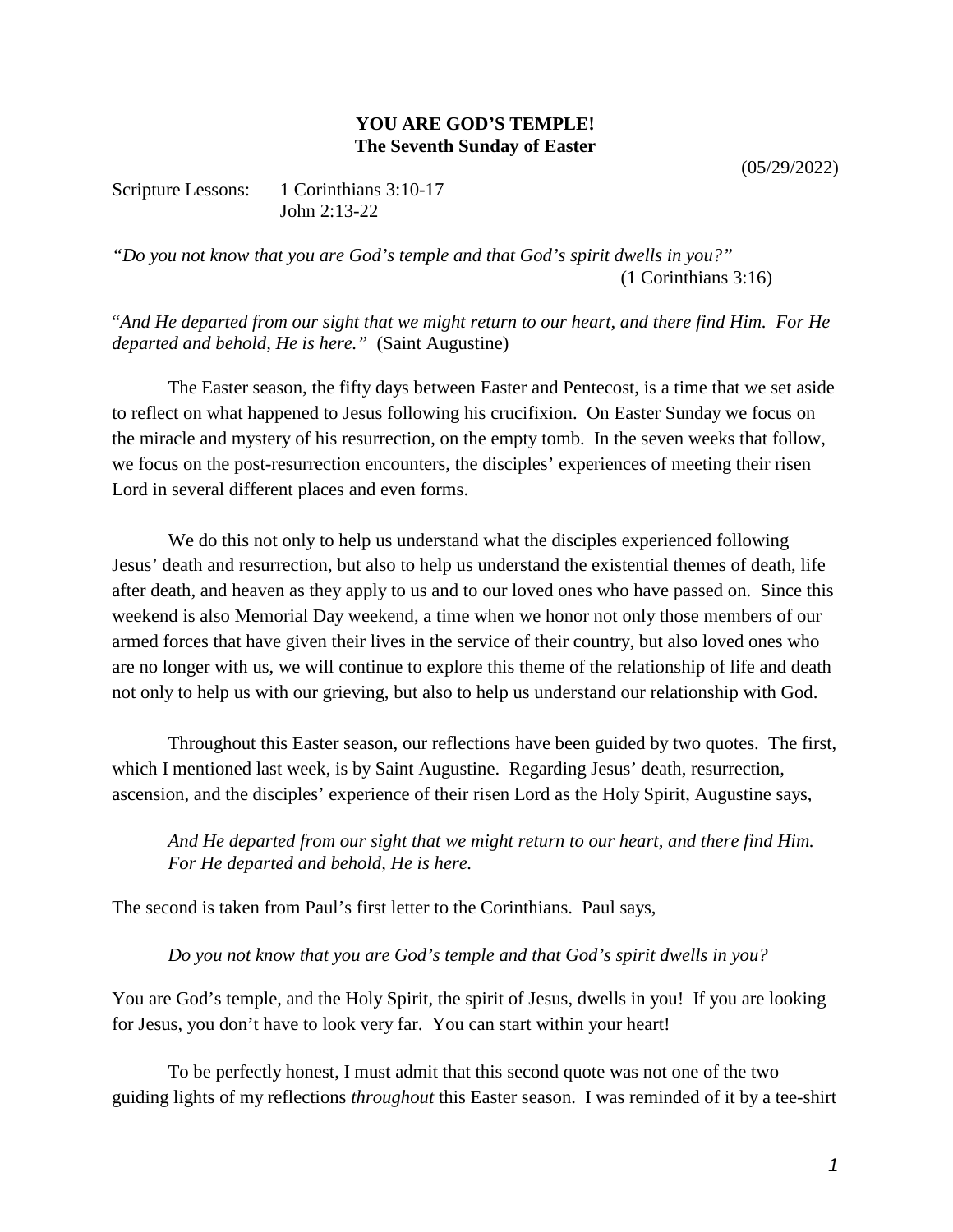that Darlene and I saw displayed in the window of a store in Provincetown last week. The teeshirt which caught my fancy, read as follows:

*My body is a temple. Old, dilapidated, crumbling, falling apart. Probably haunted; perhaps even cursed.*

I think for most of us, as we glide gracefully or semi-gracefully into our senior years, this captures how we feel more days than not! But that's not the point.

To reiterate, when Mary Magdalene experiences the risen Christ by the tomb, she realizes that she needs to let go of the human form of Jesus to rediscover him in a new way. In his last days with his disciples, Jesus tells them that it is to their advantage that he die. If he does not die, his disciples will continue to "have him" in human form, but because they have him in this form, they will never be able to discover or experience him in a new way, as the risen Christ, as the Holy Spirit within them.

As we have noted, Jesus' conversations with Mary and the disciples echo the Buddhist teaching, "If you meet the Buddha on the road, kill him." They call us to consider the deeper meaning of death. From a physical perspective, death appears to be the end, the cessation of life. Jesus and the Buddha tell us that death is not the cessation of life, but rather the dissolution of the physical form of life. They assure us that death can be an agent of transformation. Death can lead to resurrection, rebirth, to incarnation in a new and different form.

This statement of faith is also a scientific truth. The Law of the Conservation of Matter and Energy tells us that nothing is ever lost to the universe; it can only be changed in form. Long before Einstein's formulation of the relationship of matter to energy in the early 1900's, his discovery that the amount of energy we can obtain from a chunk of matter equals the mass of the matter multiplied by the velocity of light squared, Antoine Lavoisier recognized the role that oxygen plays in combustion. In this discovery, Lavoisier disproved the prevailing phlogiston theory, which held that materials that burned did so because they contained various amounts of a mystical substance, phlogiston.

By the way, this past week a friend of mine, a scientist and toxicologist, suggested that the discredited phlogiston theory might have some merit; she suggested that the substance that enables materials to burn is not phlogiston, but carbon. This made me happy since, for some reason, I have loved the phlogiston theory since I first encountered it in high school chemistry. However, neither of knew what to do about sodium, which bursts into flame in either water or air. I have a hunch that when this happens, it is because of oxidation from either the water or the moisture in the air. So I guess Lavoisier was right!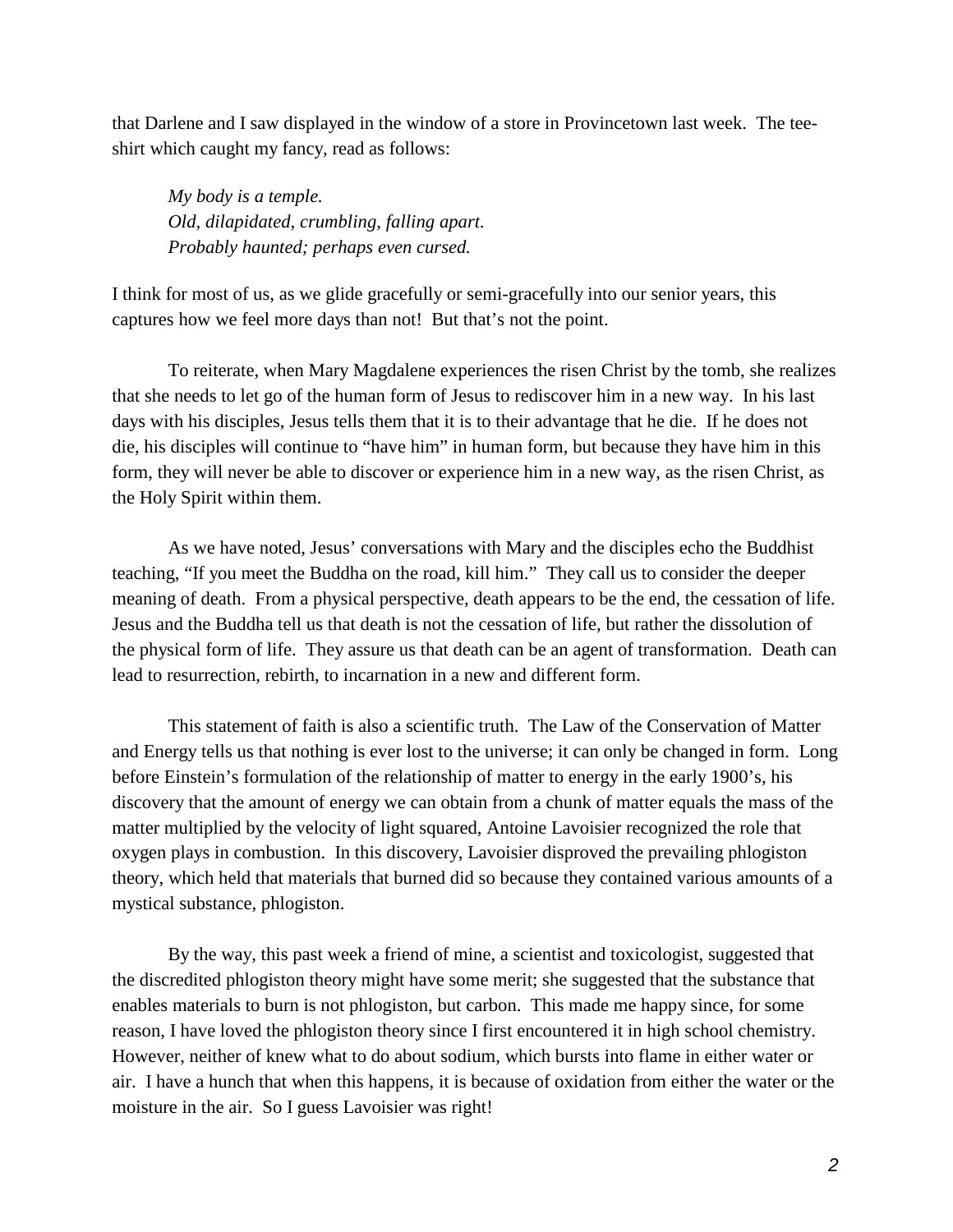But that's not the point. In 1789 Lavoisier formulated the Law of the Conservation of Matter and Energy*.* Unfortunately, Lavoisier, who became known as the father of modern chemistry, did not live a long and fruitful life. A French nobleman who had the misfortune of living at the time of the French Revolution, he was guillotined along with numerous clergy, members of the nobility, and scientists.

But that's not the point. What was the point? Oh yes, the point is that if this is true of the universe, it could also be true of Jesus, of our loved ones, and it could be true of us. Nothing is ever lost! It can, however, change form. In letting go of our loved ones when it is no longer possible for them to remain in human form and, in fact, it might be quite painful for them to do so, we may discover them in a new and different way, not just in our memories but in our life.

This morning, I would like to share an experience that I had in the summer of 1999 during my first trekking pilgrimage through India, Nepal, and Tibet. After I returned, I preached a series of sermons on lessons I learned from my Tibetan pilgrimage. What I am sharing with you today was part of what I shared at that time. However, I venture to say that not many of you reading or listening to this now were in church that Sunday in the fall of 1999, and the few of you who were, now being of advanced age and perhaps even slowly descending into your dotage, have long ago forgotten what I said. Please understand; I am not throwing stones here; I can watch "Monk," "Murder, She Wrote," and Hallmark murder mystery repeats and fail to remember who committed the crime, though I watched the show only a month ago. As I say, I am not throwing stones!

For the three or four of you who were present that Sunday in the fall of 1999 and who remember what I said, I think you would like to hear the story again! However, whereas I previously shared the story in the context of grieving, this morning I would like us to focus on our relationship with God and the possibility that you and I may be an incarnation of God's creative spirit.

My father and I were very close not only when I was a child but throughout most of my adult life. My father's core values, the values out of which he lived his life were (1) religious faith; (2) family; (3) work; (4) life-long learning; and (5) athletics. Like father--like son. I am a Christian minister with a wonderful family, someone who not only loves his work but loves to work, a life-long learner who played baseball and lacrosse at the college level and who held a black belt in karate. You can see why my dad and I were so close and why we enjoyed each other's company.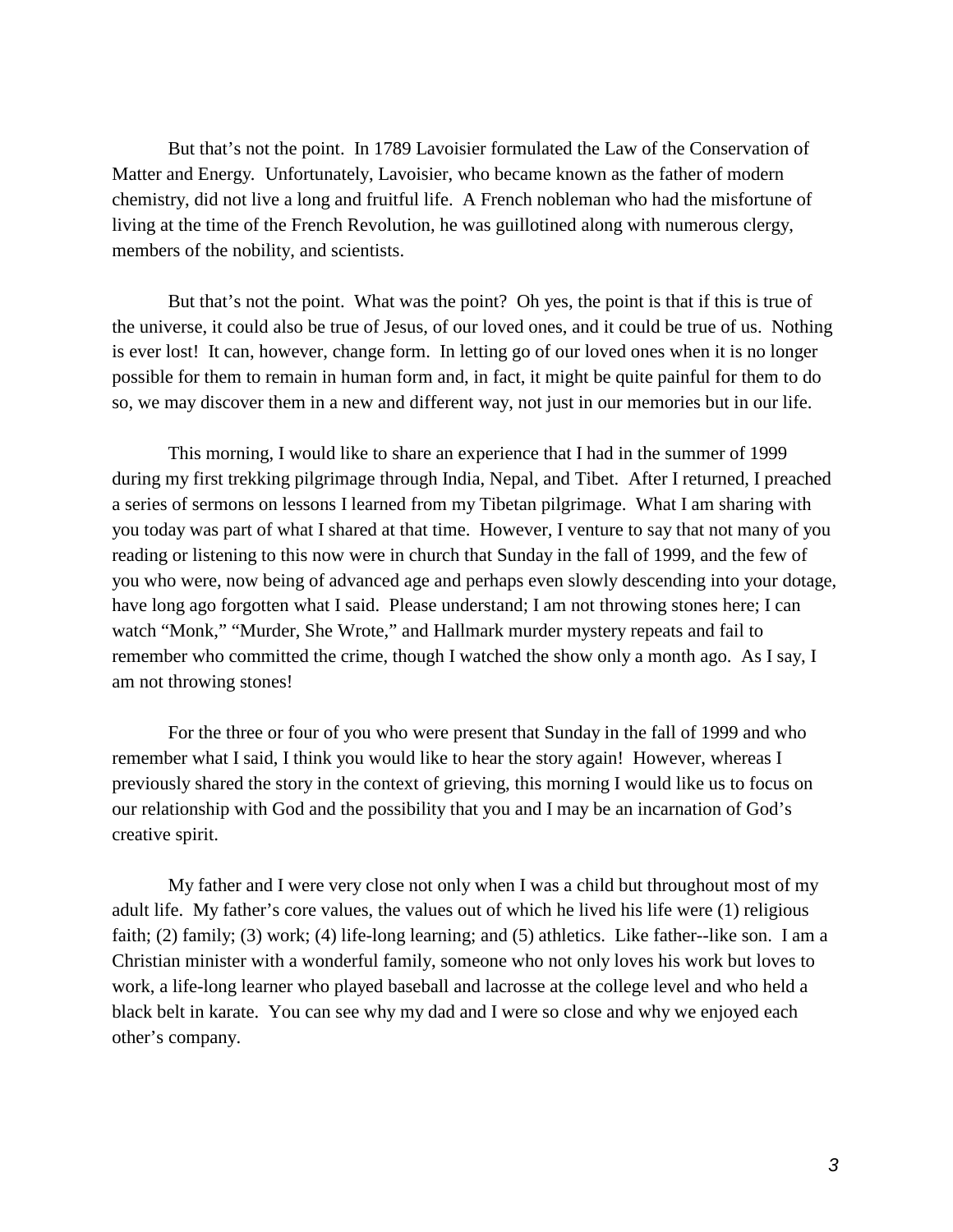My dad lived in a relatively small world. He never finished high school. As a teenager, he found he could make a good deal of money pitching semi-pro baseball, and he did not have the kind of supportive parents (the kind that I had) who could advise him that this was not a good strategy to prepare for life. He refused the offer of a full scholarship to Brown University if he would pitch on their baseball team because he thought going to college was stupid, and his parents did not tell him firmly and unequivocally that his refusal of the offer was the epitome of stupid! Other than a stint in the Pacific Navy during WWII and the year we lived in California, my freshman year in high school, he did not travel. He never read the books or had many of the experiences I had, experiences like living in Germany, studying in Switzerland, and traveling around Europe with my family. These were, however, experiences which he supported and which he helped to make possible in one way or another.

My dad loved to have me tell him about things I experienced or learned. When I changed my major from pre-med biology and chemistry to philosophy, he couldn't get enough information on what metaphysics and epistemology were all about. In a sense, he saw parts of the world that he had not experienced and that he could not experience through my eyes. It wasn't that he lived his life vicariously through me. In his small world, he had a rich and fulfilling life. This was possible because he was an introvert and because he had a deep spirituality.

Darlene would attest that my dad was genuinely interested in her experiences teaching English as a second language. When Darlene would tell him about a little child who had recently come to this country and who felt alienated and confused because she didn't know a word of English, my father would tear up and cry. He had an amazing amount of empathy and feeling! It was like he was there with and for that little child.

In the summer of 1999 my son, Corey, and I embarked upon a six-week trekking pilgrimage through India, Nepal, and Tibet. Our first week on the trail in northwest Nepal, we trekked in an area that our Sherpa guide referred to as the foothills of the Himalayas. To a sedentary middle-aged minister-psychologist who was not in great physical condition, any trail that goes uphill, let alone a trail that takes you over 18,000 feet above sea level should not be described as a stroll through the foothills! It was a difficult trek, especially since I was sick with dysentery for almost the entire six weeks. But that isn't the point. The point is that I wished I could have shared this experience with my dad, that I could have told him what I experienced when I returned. Unfortunately, I couldn't. My dad died six years earlier, on the date of Darlene's and my anniversary in 1993.

In northwestern Nepal, as we walked along the trail leading up into the Tibetan plateau, little children from mountainside villages would run to greet us. These children were poor.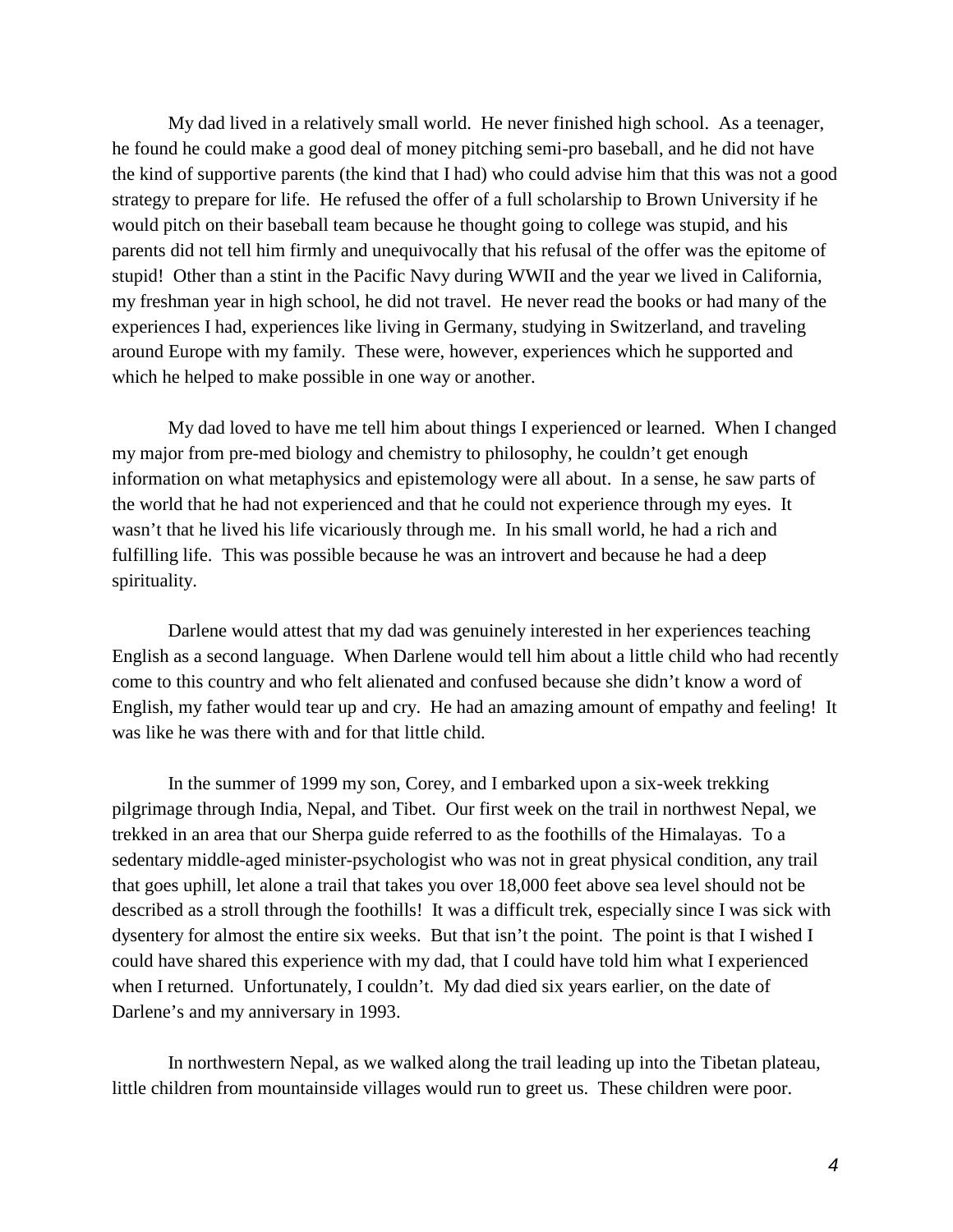They were *really* poor. Their families eked out a meager existence raising animals and growing barley on the terraced sides of the foothills.

These children would spot us coming a mile away. How could you miss a group of obviously well-fed people from around the world decked out in brand new North Face gear? They knew that we had something they didn't have. I guess you could categorize them as beggars, but for some reason, that term didn't seem to fit them. They were simply asking us to give them something they didn't have and that their parents couldn't provide for them, something they had little chance of obtaining on their own.

What do you think these children asked of us? What do you think they wanted? What did they need? You might think these children would ask us for money. Pocket change for us was a year's income to them, for they had little opportunity to obtain the currency that would allow them to buy things they couldn't make, things like clothes, shoes, warm coats, perhaps even toys for the youngest, perhaps tools for their parents. You would think they would beg for money. This would certainly make sense. But they didn't.

These little children came running down the path toward us yelling "Got paper?" "Got pencil or pen?" They were begging for a pen or pencil and some paper on which they could write, on which they could draw. When I realized what it was that they wanted, I was dumbfounded and overwhelmed with emotion! The most important thing in these children's lives was not material possessions, not food for their stomachs, but the opportunity to learn! They wanted an education! Suddenly it dawned on me that the drive for creativity was stronger than any other drive! When we stopped to spend some time with them, which I always did, when I wrote out the English alphabet for them, sang the alphabet song to them, and then gave them the pen and paper so they could practice on their own, they were thrilled! Their dirty little faces were absolutely beaming! We walked away humbled, realizing how much we take for granted.

After one of these encounters, as we continued along the trail, I thought about how much I would have liked to share this experience with my dad. He would have loved to hear it. He would have cried, just as I would have cried in telling it. I wanted him to be able to see, to experience this through my eyes, through my experience. But I couldn't.

Then, all of a sudden, I started to cry. I must have cried for two straight hours! I have never cried so much or so deeply in my life. Corey, and everyone else in my trekking group were stunned. Apparently, the consensus is that I am one who is seldom given to the verbal expression of strong emotions. (In my defense, I always get choked up when I watch *Field of Dreams* or *The Princess Bride*.)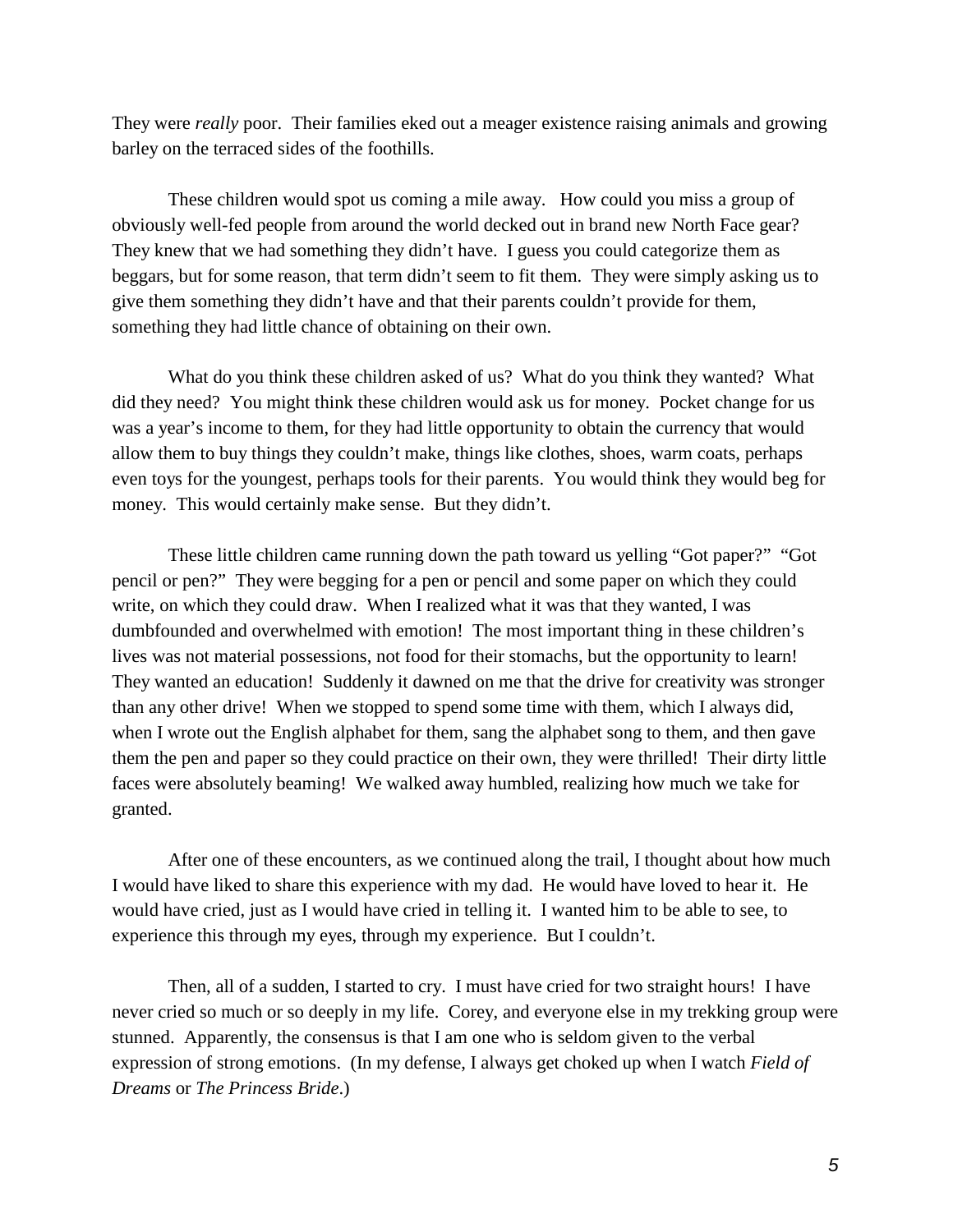At first, I thought that this outpouring of emotion was an expression of how deeply touched I was at the plight of these Nepalese children. The more I thought about it, however, the more I realized that I didn't really feel sorry for them. I did, momentarily, entertain the possibility that I could return to that area, take up residence for a year or two in the Tibetan Buddhist monastery where we had spent the previous night, learn Tibetan, learn more about Tibetan Buddhism, and teach both the monks and the little Nepalese children English and other stuff. As much as I would have liked to do this, I had to admit that the plan was unrealistic, and I suspected that my wife wouldn't be wild about it. In any event, I quickly realized that my tears had little to do with the plight of these little children.

My second thought about my feelings was that the tears that found expression in such a powerful way were an expression of grief from my father's death. I recalled that I had not cried at the time of his death or even when I officiated at his memorial service. I got choked up at various points during the memorial service, but I didn't cry. Maybe these were the tears that, for one reason or another, I had not expressed but had been storing up inside me.

Suddenly I realized it wasn't grief that I was feeling and expressing; it was joy! I realized *my dad was actually seeing and experiencing the encounters with these little Nepalese children through me*! I was his eyes and ears after his death just as I had been his eyes and ears before his death! I realized that *he was actually on the trail with me*, that he was within me, and that everything I saw and experienced was seen and experienced by him!

This may explain why I am not sad about my father's death. There are times when I think of him. There are times when I miss him. I miss our conversations. I miss his droll sense of humor. He, like me, had a more than marginal propensity to overstate or understate. But I don't miss sharing my life experiences with him because I do it every day. I know he is living right now in and through me.

Now you may think this is stupid, a defense mechanism against the pain of grief and loss, a psychotic defense against the terrifying reality of death. You might be right, but you might not be. I don't have the feeling that I have all this pain stored up inside me and that this is a way of protecting myself against it. I am also not particularly afraid of death. I have a feeling that what I experienced along that trail in Nepal, what Maslow would call a peak experience, put me in touch with a deeper reality in life. And I think this is what Jesus meant when he told Mary and the disciples that soon he would no longer be with them, but then he would once again be with them.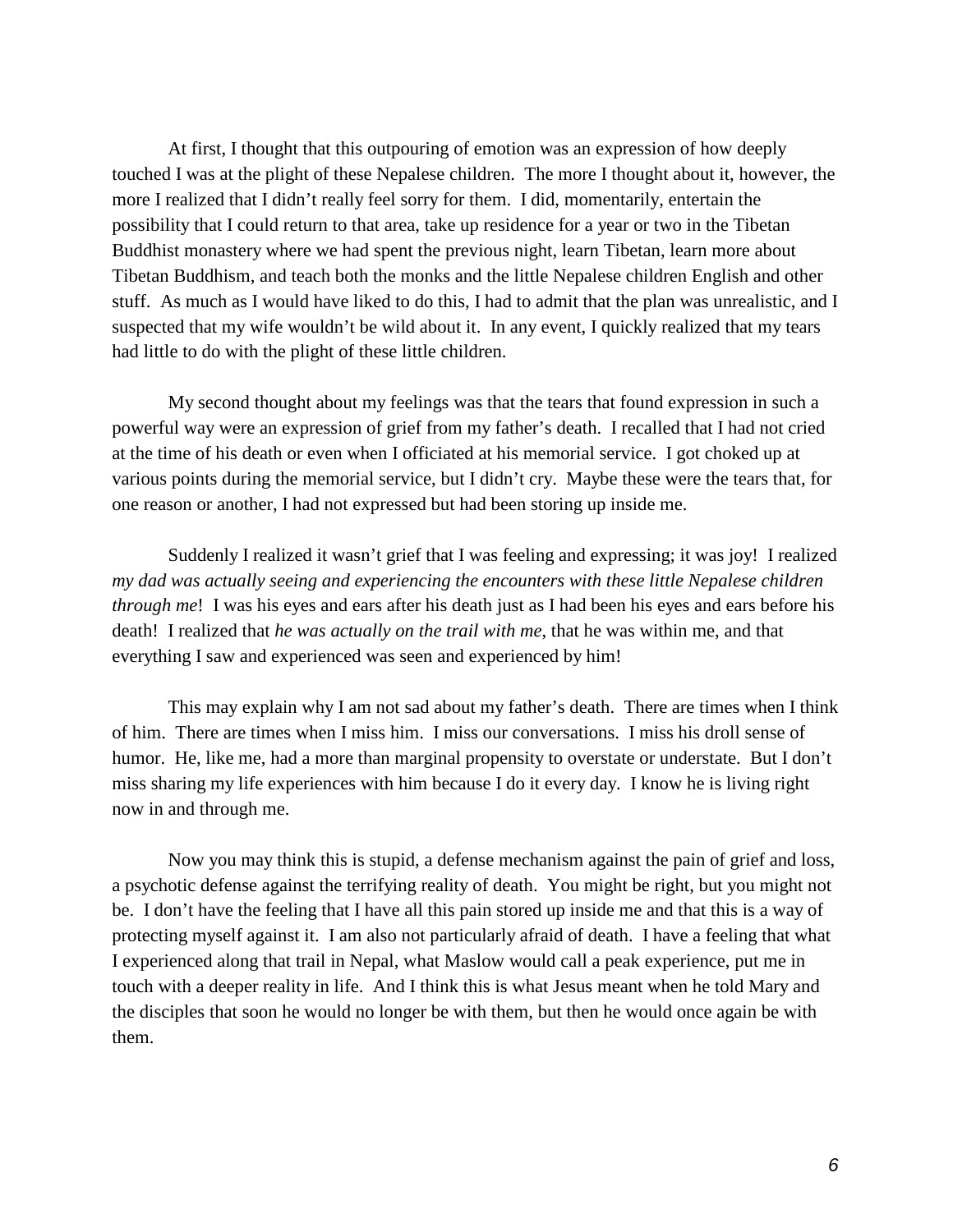What we are talking about here is incarnation. I don't know where my dad is right now. I don't know where we go after we die, or even if the word "where" makes any sense. I am pretty sure that he does not have a body since his body was cremated. What I do know is that my dad lives on, is incarnated, embodied in me.

I wonder if this is what God's incarnation in Jesus was all about. I don't know where or in what form God is, or even if the words "where" and "form" make any sense. If God is spirit, as Jesus told us, then I have a hunch that God doesn't have a body. So, *creation must be God's body!* God sees, hears, feels, and experiences through us, through all sentient beings. If this is true, then all sentient beings are holy, sparks of the divine, incarnations of the Spirit of God!

If this is true, and I believe it is, then we are not only God's hands, the means through which God brings healing to the world; we are also God's eyes and ears. What we see and hear; what we think and feel goes straight from our hearts to God. Think about it! God became incarnate in Jesus of Nazareth. In Jesus, God learned what it feels like to live in the world of space and time, to be a sentient being, to be a human being. He learned what it feels like to experience joy; he also learned what it feels like to suffer and die. I suspect that, perhaps most importantly, God learned what it feels like to love. Perhaps this was the greatest, the most important lesson that God learned from incarnating in that little baby 2000 years ago—to learn what it feels like to love!

If this is true, and I believe it is, this means that we are *all* incarnations of God in the world of space and time, whether we are male or female, white or black, homosexual or heterosexual or bisexual or trans, animal or human. Like Jesus, we are all temples of God's spirit. If we could see each other as incarnations of God, we might be more disturbed by all the suffering in the world. It might bother us that children in sub-Saharan Africa are dying of starvation or that Native Americans on a bleak and impoverished piece of land called a reservation suffer from the highest rate of poverty, alcoholism, school dropout, teenage pregnancy, and unemployment of any ethnic or racial group in America. It might bother us when people suffer from prejudice or discrimination, when Black people know from their own experience that their lives do not matter. Remember, when we do it to one of the least of these, we do it to Jesus; we do it to God.

Think about the implications of the post-resurrection experiences in terms of incarnation. Think of yourself as a temple of God, a precious incarnation of God and see how this will change your feelings about yourself. Consider the possibility that God is living in our world of space and time through you, that everything you think and feel registers with God. This is why it is not a good idea to cling to resentments, to indulge in anger, to be selfish, to allow our heart to become cold and hard.